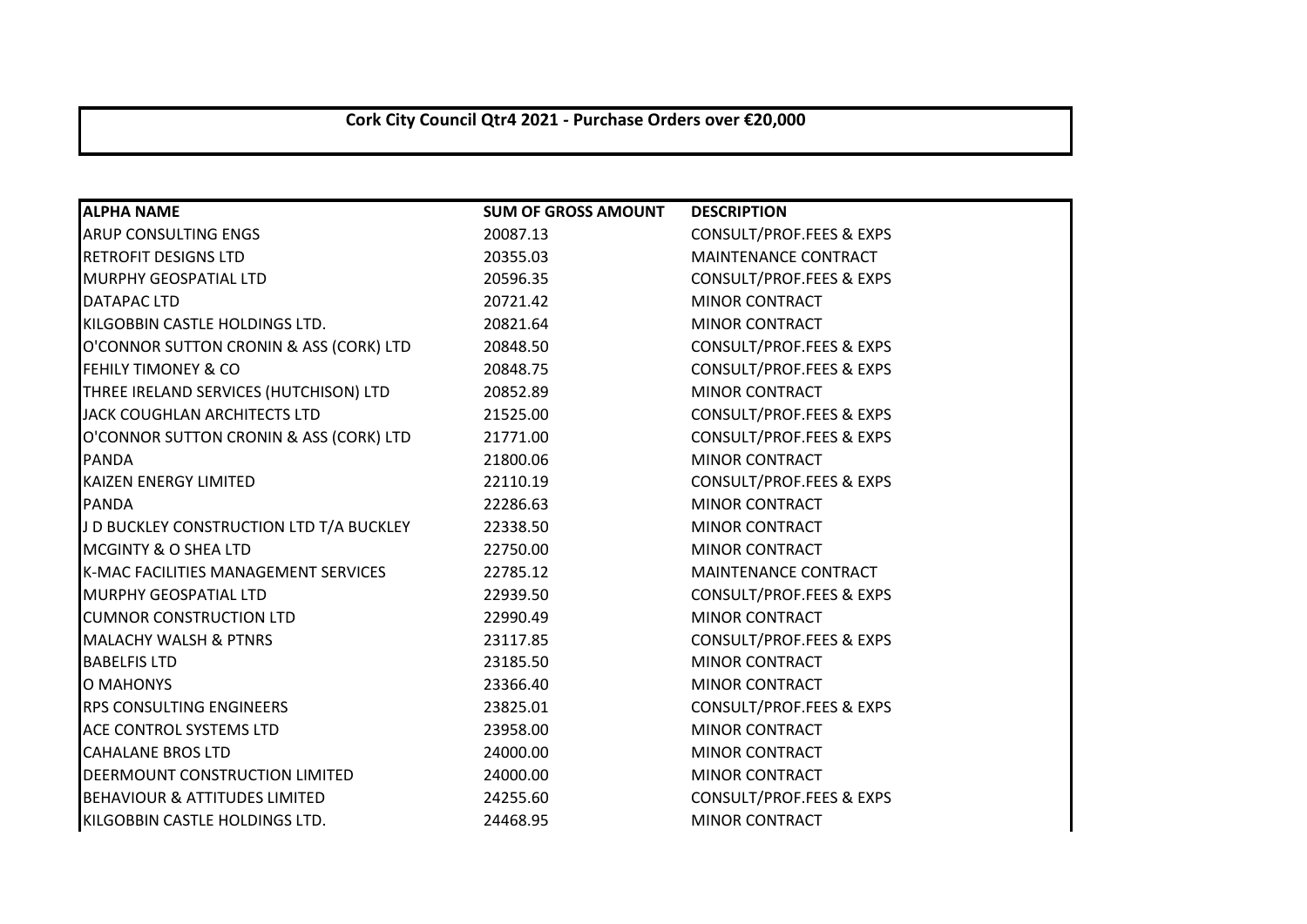| <b>ELMORE GROUP LIMITED</b>             | 24562.73 | <b>MINOR CONTRACT</b>                 |
|-----------------------------------------|----------|---------------------------------------|
| JAPANESE KNOTWEED IRELAND LTD           | 25150.00 | <b>MINOR CONTRACT</b>                 |
| <b>RPS CONSULTING ENGINEERS</b>         | 25807.45 | CONSULT/PROF.FEES & EXPS              |
| O'CONNOR SUTTON CRONIN & ASS (CORK) LTD | 26242.57 | CONSULT/PROF.FEES & EXPS              |
| CDC CORK DIRECT CONSTRUCTION LTD        | 26280.00 | <b>MINOR CONTRACT</b>                 |
| WS ATKINS IRELAND LIMITED               | 26638.73 | <b>CONSULT/PROF.FEES &amp; EXPS</b>   |
| <b>BURKES CARAVAN SERVICES LTD</b>      | 27000.00 | MINOR CONTRACT                        |
| <b>EURO FORCE ENG LTD</b>               | 27050.00 | MINOR CONTRACT                        |
| MOTT MACDONALD IRELAND LIMITED          | 27060.00 | CONSULT/PROF.FEES & EXPS              |
| DAVID MCGRATH & ASSOCIATES              | 27121.61 | CONSULT/PROF.FEES & EXPS              |
| <b>INFRATECH TRAFFIC LTD</b>            | 27243.75 | <b>MINOR CONTRACT</b>                 |
| ARUP CONSULTING ENGS                    | 27280.17 | CONSULT/PROF.FEES & EXPS              |
| <b>KENNEALLYS CARAVANS</b>              | 27700.00 | <b>MINOR CONTRACT</b>                 |
| <b>ESB NETWORKS</b>                     | 28012.27 | <b>MINOR CONTRACT</b>                 |
| MURPHY GEOSPATIAL LTD                   | 28714.35 | CONSULT/PROF.FEES & EXPS              |
| HOLDEN PLANT RENTALS LTD                | 28782.82 | <b>VEHICLE FLEET HIRE &amp; MAINT</b> |
| <b>HOLDEN PLANT RENTALS LTD</b>         | 28782.82 | <b>VEHICLE FLEET HIRE &amp; MAINT</b> |
| <b>HOLDEN PLANT RENTALS LTD</b>         | 28782.82 | <b>VEHICLE FLEET HIRE &amp; MAINT</b> |
| DOMESTIC GAS HEATING SYSTEMS LTD        | 28930.00 | MAINTENANCE CONTRACT                  |
| PFH TECHNOLOGY GROUP                    | 29274.00 | NON CAP EQUIP PURCHASE                |
| <b>WALKER VEHICLE RENTALS LTD</b>       | 29628.71 | VEHICLE FLEET HIRE & MAINT            |
| <b>WALKER VEHICLE RENTALS LTD</b>       | 29628.71 | <b>VEHICLE FLEET HIRE &amp; MAINT</b> |
| <b>WALKER VEHICLE RENTALS LTD</b>       | 29628.71 | <b>VEHICLE FLEET HIRE &amp; MAINT</b> |
| <b>BURKES CARAVAN SERVICES LTD</b>      | 30000.00 | <b>MINOR CONTRACT</b>                 |
| THOMPSON PROJECT MANAGEMENT             | 30000.00 | <b>MINOR CONTRACT</b>                 |
| <b>BURKES CARAVAN SERVICES LTD</b>      | 30000.00 | MINOR CONTRACT                        |
| <b>IDASO LTD</b>                        | 30122.70 | CONSULT/PROF.FEES & EXPS              |
| THREE IRELAND SERVICES (HUTCHISON) LTD  | 30231.12 | MINOR CONTRACT                        |
| HENRY FORD & SON LTD.                   | 30520.00 | <b>VEHICLE FLEET HIRE &amp; MAINT</b> |
| <b>HW PLANNING</b>                      | 30700.80 | CONSULT/PROF.FEES & EXPS              |
| SEAN GALVIN BUILDING CONTRACTOR         | 30901.34 | <b>CAPITAL CONTRACT</b>               |
| <b>EURO FORCE ENG LTD</b>               | 31574.10 | NON CAP EQUIP PURCHASE                |
| <b>IRISH BIOTECH SYSTEMS</b>            | 31883.61 | <b>MINOR CONTRACT</b>                 |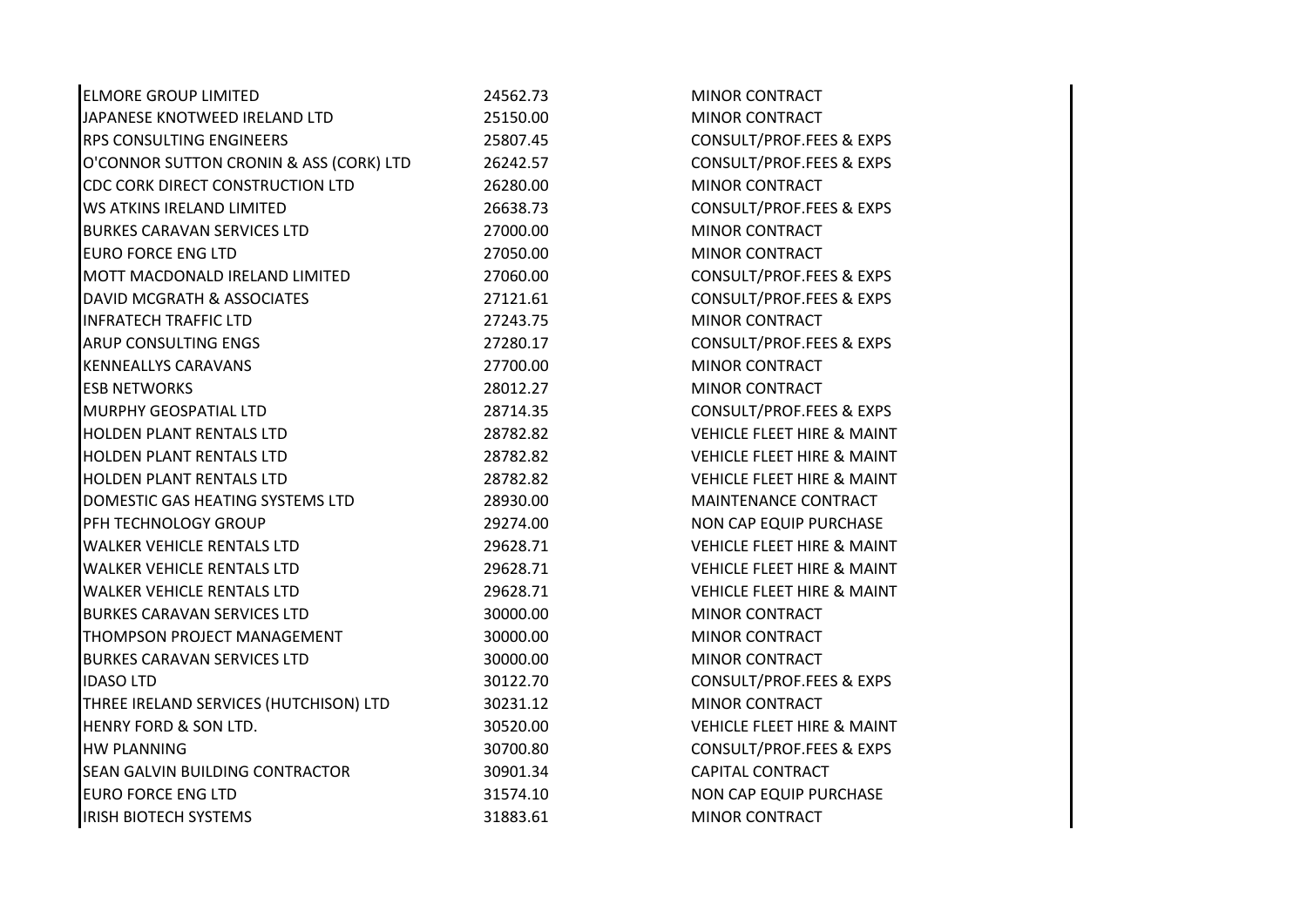| <b>CUMNOR CONSTRUCTION LTD</b>          | 32037.06 | <b>MINOR CONTRACT</b>                 |
|-----------------------------------------|----------|---------------------------------------|
| <b>ATKINS IRELAND LTD</b>               | 32287.51 | CONSULT/PROF.FEES & EXPS              |
| ADR + PROJECT PROFESSIONALS LIMITED     | 32476.92 | CONSULT/PROF.FEES & EXPS              |
| O'CONNOR SUTTON CRONIN & ASS (CORK) LTD | 32487.99 | CONSULT/PROF.FEES & EXPS              |
| BRIAN + CAL HEALY AND KARL DUNNY        | 32500.00 | <b>RENT</b>                           |
| <b>BURKES CARAVAN SERVICES LTD</b>      | 33500.00 | <b>MINOR CONTRACT</b>                 |
| CLIFTON SCANNELL EMERSON ASSOCIATES LTD | 33711.84 | CONSULT/PROF.FEES & EXPS              |
| LITTLE BRIDGE FLOWERS LTD               | 33755.72 | <b>MATERIALS</b>                      |
| <b>RPS CONSULTING ENGINEERS</b>         | 34344.87 | <b>CONSULT/PROF.FEES &amp; EXPS</b>   |
| RPS CONSULTING ENGINEERS                | 34344.87 | CONSULT/PROF.FEES & EXPS              |
| FERGAL MCNAMARA T/A 7L ARCHITECTS       | 34440.00 | CONSULT/PROF.FEES & EXPS              |
| <b>ARUP CONSULTING ENGS</b>             | 35550.69 | CONSULT/PROF.FEES & EXPS              |
| ARUP CONSULTING ENGS                    | 36692.13 | <b>CONSULT/PROF.FEES &amp; EXPS</b>   |
| <b>RPS CONSULTING ENGINEERS</b>         | 36880.32 | <b>CONSULT/PROF.FEES &amp; EXPS</b>   |
| <b>BURKES CARAVAN SERVICES LTD</b>      | 37000.00 | <b>MINOR CONTRACT</b>                 |
| <b>CANMONT LTD</b>                      | 37500.00 | <b>RENT</b>                           |
| <b>HOLDEN PLANT RENTALS LTD</b>         | 38147.81 | <b>VEHICLE FLEET HIRE &amp; MAINT</b> |
| <b>HOLDEN PLANT RENTALS LTD</b>         | 38147.81 | <b>VEHICLE FLEET HIRE &amp; MAINT</b> |
| <b>HOLDEN PLANT RENTALS LTD</b>         | 38387.66 | <b>VEHICLE FLEET HIRE &amp; MAINT</b> |
| RPS CONSULTING ENGINEERS                | 38711.18 | CONSULT/PROF.FEES & EXPS              |
| <b>O MAHONYS</b>                        | 39076.14 | MINOR CONTRACT                        |
| KIERAN KELLY CONTRACTS LIMITED          | 39165.00 | <b>MINOR CONTRACT</b>                 |
| SPRAYCLEAR ENVIRONMENTAL LTD            | 39228.63 | <b>MINOR CONTRACT</b>                 |
| <b>HENLEY CONSTRUCTION</b>              | 39805.00 | <b>MINOR CONTRACT</b>                 |
| <b>GREENAER MUNSTER</b>                 | 40738.75 | <b>MINOR CONTRACT</b>                 |
| <b>ATKINS IRELAND LTD</b>               | 40743.75 | CONSULT/PROF.FEES & EXPS              |
| <b>RYCA CONTRACTS LIMITED</b>           | 40990.50 | <b>MINOR CONTRACT</b>                 |
| O'CONNOR SUTTON CRONIN & ASS (CORK) LTD | 41082.00 | <b>CONSULT/PROF.FEES &amp; EXPS</b>   |
| RH SITE MAINTENANCE                     | 41744.75 | MAINTENANCE CONTRACT                  |
| <b>OHSS</b>                             | 42460.20 | CONSULT/PROF.FEES & EXPS              |
| <b>COUGHLAN HEATING &amp; PLUMBING</b>  | 42555.00 | <b>MINOR CONTRACT</b>                 |
| RPS CONSULTING ENGINEERS                | 42931.10 | CONSULT/PROF.FEES & EXPS              |
| ALKEN BROTHERS WINE MERCHANTS LIMITED   | 43450.98 | <b>MINOR CONTRACT</b>                 |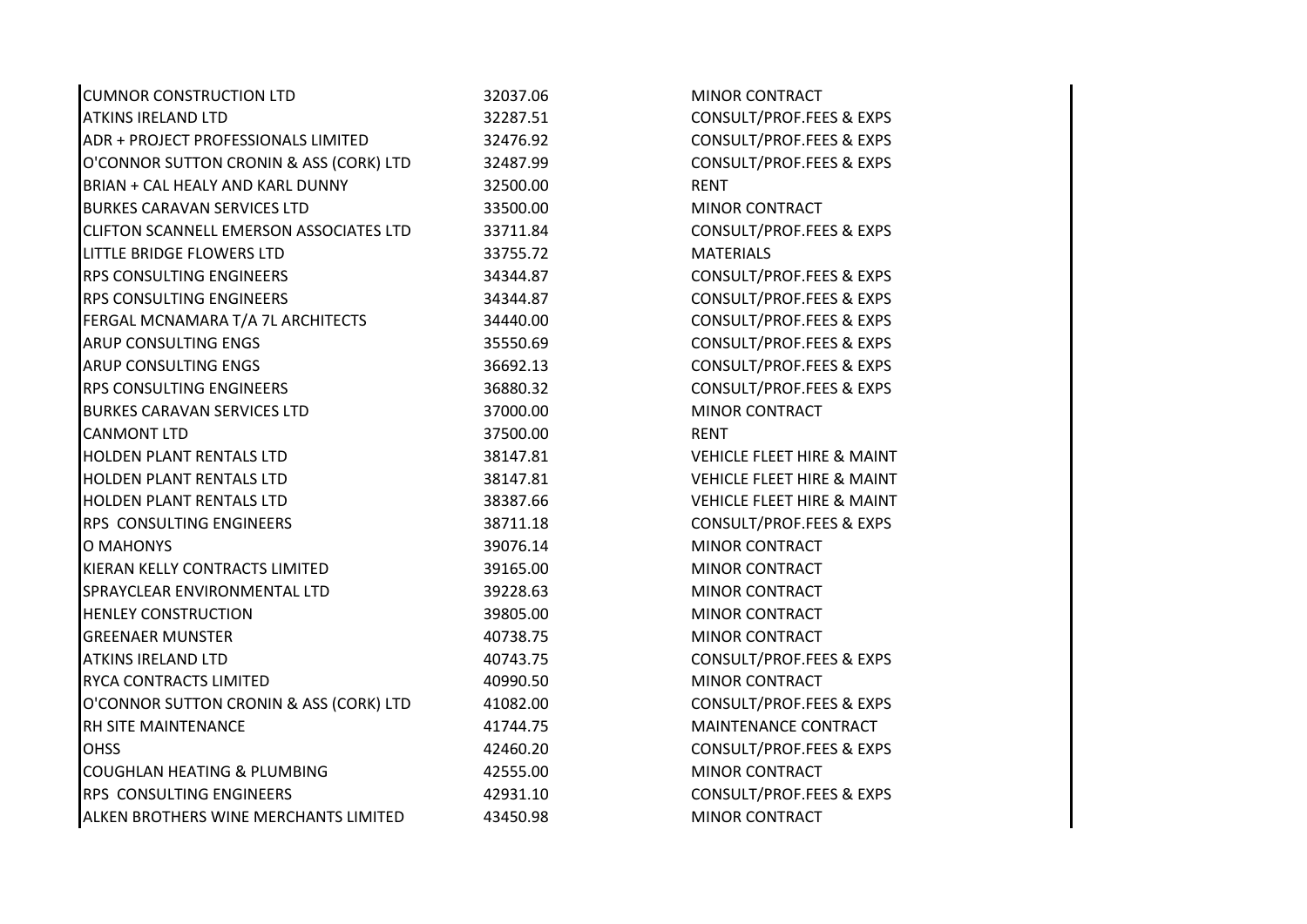| PETROGAS GROUP LIMITED                  | 44263.83 | <b>FUEL</b>                           |
|-----------------------------------------|----------|---------------------------------------|
| <b>CUMNOR CONSTRUCTION LTD</b>          | 44564.25 | MINOR CONTRACT                        |
| HWBC CHARTERED SURVEYORS-RENT           | 44895.00 | <b>RENT</b>                           |
| <b>HIGH STREET PARTNERSHIP</b>          | 45535.24 | <b>CAPITAL CONTRACT</b>               |
| <b>ENVIROBEAD LTD</b>                   | 46200.00 | <b>MINOR CONTRACT</b>                 |
| <b>MALACHY WALSH &amp; PTNRS</b>        | 46589.33 | CONSULT/PROF.FEES & EXPS              |
| <b>KEARY MOTORS LTD</b>                 | 46835.15 | <b>VEHICLE FLEET HIRE &amp; MAINT</b> |
| <b>KEARY MOTORS LTD</b>                 | 46835.15 | <b>VEHICLE FLEET HIRE &amp; MAINT</b> |
| <b>KEARY MOTORS LTD</b>                 | 46835.15 | <b>VEHICLE FLEET HIRE &amp; MAINT</b> |
| PETROGAS GROUP LIMITED                  | 47872.81 | <b>FUEL</b>                           |
| MHL & ASSOC LTD                         | 48322.09 | CONSULT/PROF.FEES & EXPS              |
| <b>MAC PLANT AND CIVILS LIMITED</b>     | 50133.12 | <b>VEHICLE FLEET HIRE &amp; MAINT</b> |
| SETANTA VEHICLE SALES NORTH LIMITED     | 52014.98 | NON CAP EQUIP PURCHASE                |
| <b>LAGAN ASPHALT LIMITED</b>            | 52708.94 | <b>MINOR CONTRACT</b>                 |
| <b>MCGINTY &amp; O SHEA LTD</b>         | 53317.79 | <b>MINOR CONTRACT</b>                 |
| <b>MCGINTY &amp; O SHEA LTD</b>         | 54438.75 | <b>MINOR CONTRACT</b>                 |
| PETROGAS GROUP LIMITED                  | 54530.96 | <b>FUEL</b>                           |
| D MCSWEENEY & SON CORK LTD              | 55000.00 | <b>MINOR CONTRACT</b>                 |
| <b>WALKER VEHICLE RENTALS LTD</b>       | 55756.90 | <b>VEHICLE FLEET HIRE &amp; MAINT</b> |
| <b>WALKER VEHICLE RENTALS LTD</b>       | 55756.90 | <b>VEHICLE FLEET HIRE &amp; MAINT</b> |
| <b>WALKER VEHICLE RENTALS LTD</b>       | 55756.90 | <b>VEHICLE FLEET HIRE &amp; MAINT</b> |
| ABBEY BLINDS T/A ACME BLINDS & SHUTTERS | 58830.00 | <b>MINOR CONTRACT</b>                 |
| <b>EURO FORCE ENG LTD</b>               | 59593.50 | <b>MINOR CONTRACT</b>                 |
| <b>CAHALANE BROS LTD</b>                | 60946.51 | <b>CAPITAL CONTRACT</b>               |
| <b>BUS EIREANN</b>                      | 61072.99 | PARK AND RIDE MANAGEMENT              |
| <b>ARUP CONSULTING ENGS</b>             | 65814.93 | <b>CONSULT/PROF.FEES &amp; EXPS</b>   |
| DEERMOUNT CONSTRUCTION LIMITED          | 70453.79 | <b>CAPITAL CONTRACT</b>               |
| <b>INFRATECH TRAFFIC LTD</b>            | 71866.44 | <b>MINOR CONTRACT</b>                 |
| <b>DATAPAC LTD</b>                      | 72047.25 | NON CAP EQUIP PURCHASE                |
| ABBEY BLINDS T/A ACME BLINDS & SHUTTERS | 74300.00 | <b>MINOR CONTRACT</b>                 |
| <b>ARUP CONSULTING ENGS</b>             | 74322.75 | <b>CONSULT/PROF.FEES &amp; EXPS</b>   |
| ABBEY BLINDS T/A ACME BLINDS & SHUTTERS | 74396.00 | <b>MINOR CONTRACT</b>                 |
| <b>ROUNDWOOD TIMBER LTD</b>             | 74654.85 | <b>MATERIALS</b>                      |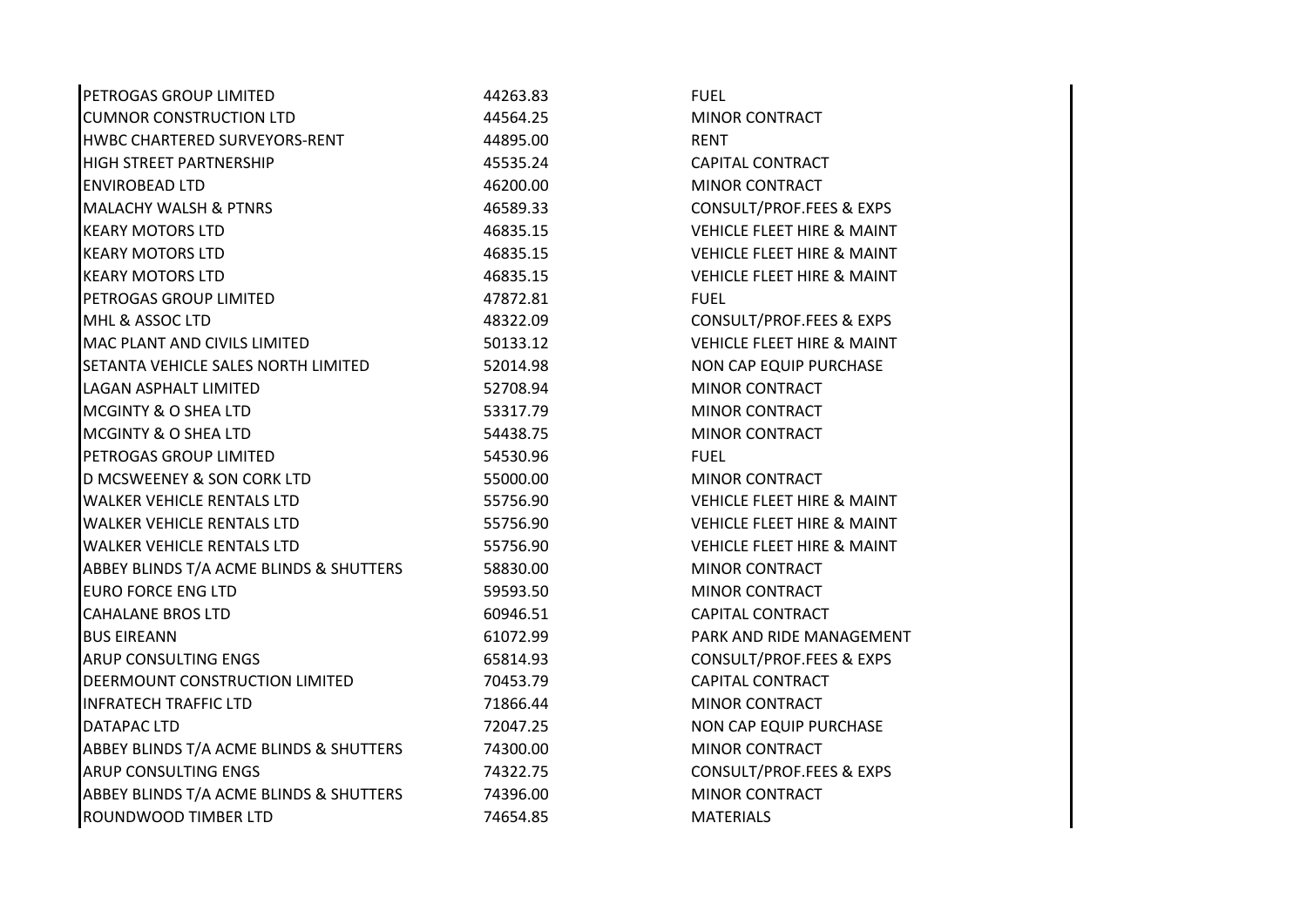| LEHANE ENVR & IND SERVS LTD              | 78460.39  | <b>MINOR CONTRACT</b>               |  |
|------------------------------------------|-----------|-------------------------------------|--|
| ABBEY BLINDS T/A ACME BLINDS & SHUTTERS  | 79200.00  | <b>MINOR CONTRACT</b>               |  |
| <b>ARUP CONSULTING ENGS</b>              | 81232.03  | <b>CONSULT/PROF.FEES &amp; EXPS</b> |  |
| <b>ARUP CONSULTING ENGS</b>              | 82315.29  | CONSULT/PROF.FEES & EXPS            |  |
| CLIFTON SCANNELL EMERSON ASSOCIATES LTD  | 86715.00  | <b>CONSULT/PROF.FEES &amp; EXPS</b> |  |
| <b>EURO FORCE ENG LTD</b>                | 87945.00  | MINOR CONTRACT                      |  |
| LAGAN ASPHALT LIMITED                    | 88908.43  | <b>MINOR CONTRACT</b>               |  |
| <b>ELMORE GROUP LIMITED</b>              | 89427.15  | <b>MATERIALS</b>                    |  |
| ALLIES AND MORRISON LLP                  | 90471.42  | <b>CONSULT/PROF.FEES &amp; EXPS</b> |  |
| <b>ARUP CONSULTING ENGS</b>              | 91719.25  | <b>CONSULT/PROF.FEES &amp; EXPS</b> |  |
| <b>INFRATECH TRAFFIC LTD</b>             | 94695.49  | <b>MINOR CONTRACT</b>               |  |
| ICP NEW TECH                             | 98400.00  | NON CAP EQUIP PURCH FIRE            |  |
| <b>ELMORE GROUP LIMITED</b>              | 99111.42  | <b>MATERIALS</b>                    |  |
| <b>HENLEY CONSTRUCTION</b>               | 99800.00  | <b>CAPITAL CONTRACT</b>             |  |
| MHL & ASSOC LTD                          | 103788.03 | <b>CONSULT/PROF.FEES &amp; EXPS</b> |  |
| <b>ELECTRIC SKYLINE</b>                  | 110138.04 | <b>MINOR CONTRACT</b>               |  |
| <b>STORM TECHNOLOGY LTD</b>              | 111389.42 | MINOR CONTRACT                      |  |
| <b>B.T.C. TOWN CENTRE MANAGEMENT CLG</b> | 113122.06 | <b>MINOR CONTRACT</b>               |  |
| <b>ARUP CONSULTING ENGS</b>              | 118936.76 | CONSULT/PROF.FEES & EXPS            |  |
| <b>ARUP CONSULTING ENGS</b>              | 122972.40 | <b>CONSULT/PROF.FEES &amp; EXPS</b> |  |
| PARK MAGIC MOBILE SOLUTIONS LTD          | 126118.15 | <b>MINOR CONTRACT</b>               |  |
| <b>MCGINTY &amp; O SHEA LTD</b>          | 126395.15 | <b>MINOR CONTRACT</b>               |  |
| <b>ELMORE GROUP LIMITED</b>              | 141058.47 | <b>MATERIALS</b>                    |  |
| <b>O'SHEAS BUILDERS</b>                  | 143268.17 | <b>CAPITAL CONTRACT</b>             |  |
| CLIFTON SCANNELL EMERSON ASSOCIATES LTD  | 146616.00 | <b>CONSULT/PROF.FEES &amp; EXPS</b> |  |
| <b>ENGAGE CONSTRUCTION</b>               | 147727.04 | <b>MINOR CONTRACT</b>               |  |
| <b>ARUP CONSULTING ENGS</b>              | 147837.70 | CONSULT/PROF.FEES & EXPS            |  |
| SORENSEN CIVIL ENGINEERING LTD           | 168726.08 | <b>MINOR CONTRACT</b>               |  |
| MURNANE & O SHEA LTD                     | 170261.23 | <b>CAPITAL CONTACT</b>              |  |
| <b>CONHOR CONSTRUCTION LIMITED</b>       | 191925.12 | <b>MINOR CONTRACT</b>               |  |
| COUGHLAN HEATING & PLUMBING              | 192566.00 | <b>MINOR CONTRACT</b>               |  |
| <b>INFRATECH TRAFFIC LTD</b>             | 217795.07 | <b>MINOR CONTRACT</b>               |  |
| <b>LAGAN ASPHALT LIMITED</b>             | 237546.29 | <b>MINOR CONTRACT</b>               |  |